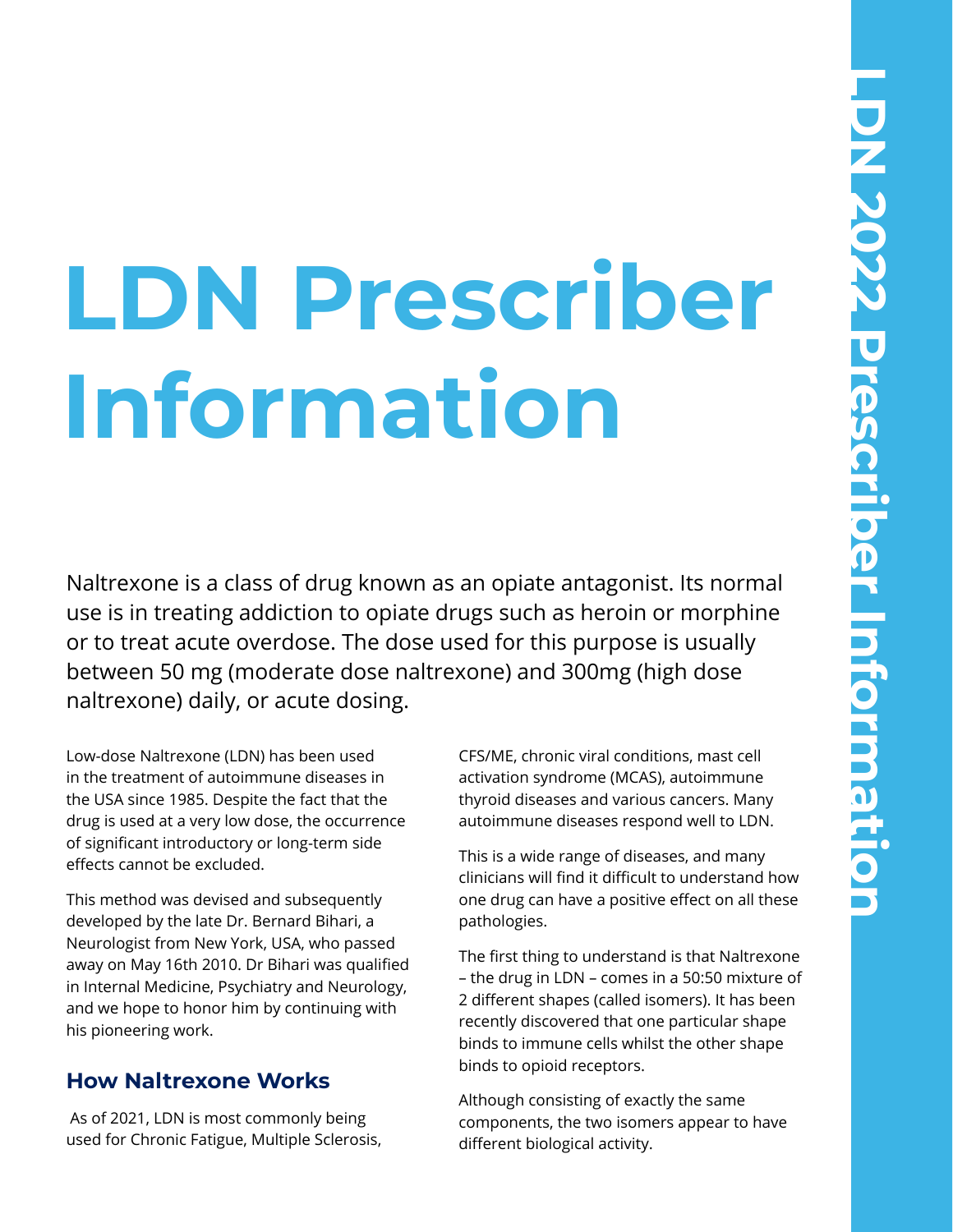blocks opiate receptors.

The DEXTRO (right-handed) version blocks receptors on immune cells. These include "Toll-Like Receptors" (TLRs), which are heavily involved in immunity. LDN is an antagonist of TLR-4.

For clinicians interested in reading more about the pharmacology behind this, there is a published resource available here:

https://www.ldnresearchtrust.org/ldn-book

Summary of Mechanism of Action

- Levo-Naltrexone is an antagonist for the opiate/endorphin receptors
- This causes increased endorphin release
- Increased endorphins modulate the immune response
- This reduces the speed of unwanted cells growing
- No contraindication with vaccinations or viral infections.

Dextro-Naltrexone is an antagonist for at least one, if not more immune cells

- Antagonises "TLR," suppressing cytokine modulated immune system
- Antagonises TLR-mediated production of NF-kB – reducing inflammation, potentially downregulating oncogenes

The LEVO (left-handed) version of nattrexone<br>
The DEXTRO (right-handed) version blocks<br>
The DEXTRO (right-handed) version blocks<br>
Like Receptors" (TLRS), which are heavily involved<br>
In immunity. LDN is an antagonist of TLR Taking Naltrexone in larger doses of 50-300mg seems to negate the immunomodulatory effect by overwhelming the receptors, so for the effect to work, the dose must be in the range of 0.5mg, usually maxing at 4.5mg in clinical experience, though some individuals have had positive clinical effects at higher doses.

#### **Ultra Low Dose Naltrexone (ULDN):**

Used for opiate medication weaning, enhancement of opiate analgesia

Ultra low-dose naltrexone or naloxone (ULDN) is dosed in the 1μg (microgram) range. The mechanism of action of ULDN with respect to opioid weaning is its bimodal cellular response to opiates via G protein signaling cascades – both an inhibitory G-coupled protein response and

induction of a more subtle stimulatory response.

A randomized controlled, blinded trial of 719 patients with chronic low back pain were treated concomitantly with 80 mg/day or less of oxycodone and 2 or 4 μg Naltrexone daily. The final analysis of 360 patients concluded that 2 μg Naltrexone daily showed the least opiaterelated adverse effects, including constipation, somnolence, and pruritus, in addition to the fewest withdrawal symptoms following active treatment and weaning. *1*

Dr Ginevra Liptan, a Fibromyalgia specialist and internist, puts it best: "The key is finding the dosage sweet spot where LDN is able to calm the glial cells, but not knock the opiates off their receptors". One concern is that opioid-induced tolerance may be secondary to increased irritation of glial cells in the central nervous system. By reducing glial cell sensitivity, opioid effectiveness can be restored and enhanced. *2*

ULDN may, in fact, act as a reset button for the opioid response pathway, much like rebooting a frozen computer.

#### **Opiate Weaning Considerations:**

The recommended dose of Ultra-Low Dose Naltrexone (ULDN) is 1 μg twice daily. The general recommendation for opiate weaning is to taper by 10% monthly if a patient has been taking opiate medications longer than a year. A more aggressive weaning may be considered for a relatively opiate naïve patient (use not longer than weeks to months), such as decreasing by 10% weekly or more – as quickly as 5 weeks overall. This is a general approach and must be individualized to each patient. This must be done with a multidisciplinary approach utilizing primary care, pain management and other specialists to determine the appropriate treatment plan and closely monitor for adverse effects and need for greater support.

## **Side Effects**

 Many patients who start LDN do not experience any severe side effects.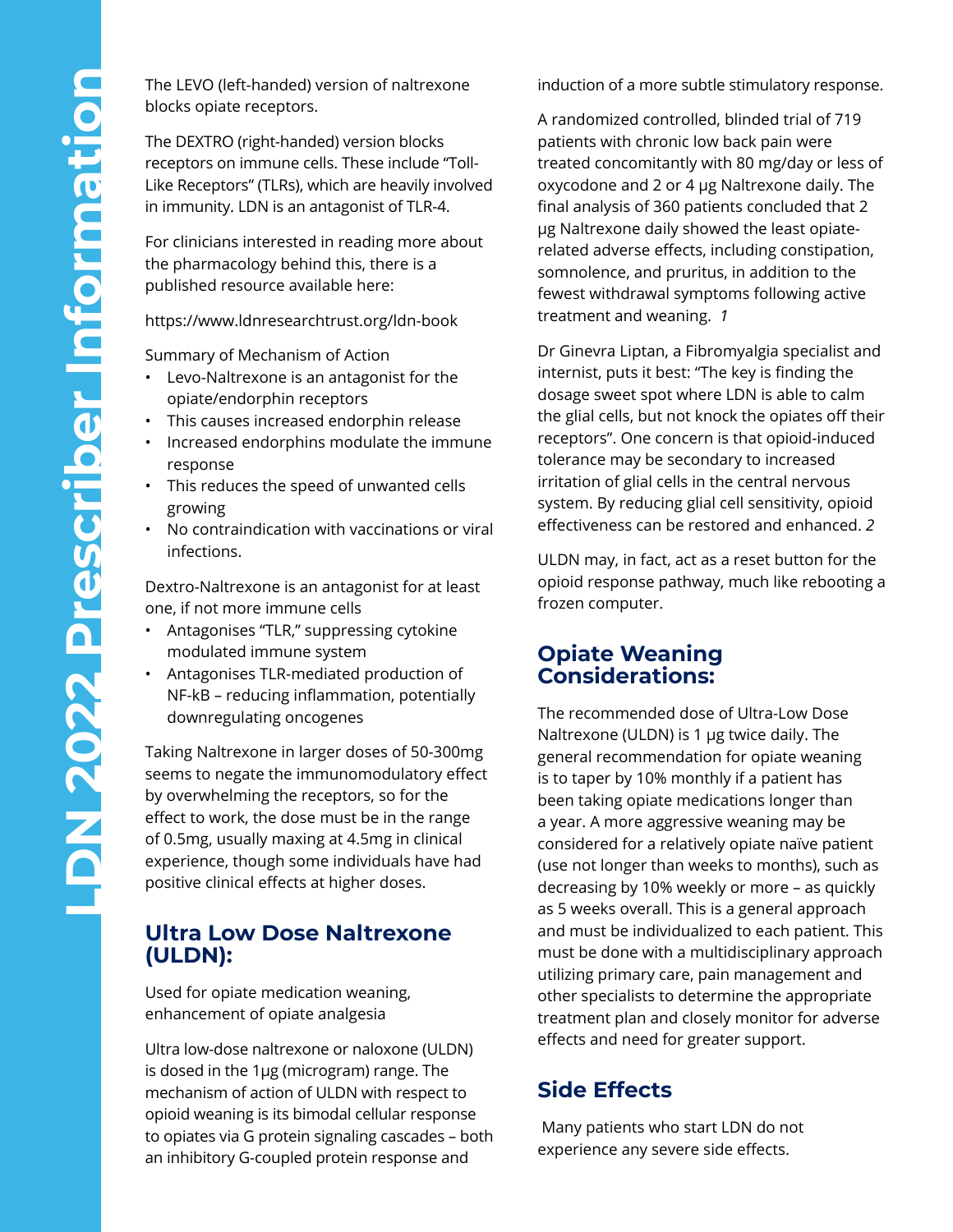As mentioned earlier, symptoms may become worse initially – in MS; this can be characterized by increased fatigue or increased spasticity. In CFS/ME, this can be the onset of apparent flulike symptoms.

LDN can cause sleep disturbances if taken at nighttime – this is most likely because of the increase in endorphin release. These disturbances can take the form of vivid dreams or insomnia.

In various studies (and anecdotal accounts), the number of T-Lymphocytes has been shown to dramatically increase when a patient starts on LDN. This may account for some of the benefits patients feel when they are being treated for an autoimmune disease or cancer. This has not been directly evidenced in multiple sclerosis.

Clinical experience shows that in less than ten percent of cases treated, increased introductory symptoms may be more severe or more prolonged than usual, sometimes lasting for several weeks. Rarely, symptoms may persist for two or three months before the appropriate beneficial response is achieved.

If side effects are troublesome, then reducing the dose by 50% for 7 days, before increasing it again is a good idea.

Some patients, very rarely, experience gastrointestinal side effects, such as nausea and or constipation/diarrhea. The reason for this is currently unknown, but may be due to the presence of large numbers of deltaopiate receptors in the intestines. Patients experiencing this side effect can request LDN Sublingual Drops, which transfer the LDN directly into the bloodstream – avoiding the GI tract.

## **Types of LDN:**

# **Liquid**

Oral Liquid Formulation at 1mg/1ml is the most commonly used type of LDN. It is taken daily and dosed using a baby oral syringe. It does not contain very high amounts of lactose or any other excipient known to cause hypersensitivity. The base is similar to children's cough syrup – so is quite palatable, and some pharmacies compound it in sterile water for the most sensitive patients. Because there are so few preservatives, it should be stored in the fridge.

## **Capsules**

For patients who may find the liquid impractical, there are capsules available in 3mg and 4.5mg strengths and other strengths as required. These have up to 12 months stability data and can be stored anywhere. They contain a variety of customizable fillers and are instant release formulation.

# **Sublingual Drops**

Sublingual drops are designed for patients who are having problems taking the medication orally or for people who want to guarantee the fastest delivery of the drug into their bloodstream. A number of drops are placed under the tongue from a dropper bottle, and the dose is increased and decreased by the number of drops taken. There are basically no excipients in this product, trace lactose and a small amount of glycerol.

## **Cream**

LDN Cream is available for application to the skin. This is helpful for children or for patients allergic to colorants or any excipients in all other forms of LDN. It is more expensive and lasts for 28 days only.

# **Intrinsic Toxicity of the Drug:**

Naltrexone, in full doses of 50-300mg, has been shown to transiently increase liver enzymes. Patients being prescribed Naltrexone for addictions must have liver function tests performed before initiating therapy.

This is not necessary with LDN – as the dose is much smaller. However, patients with advanced liver failure should consult their GP before considering treatment.

Patients with renal or liver failure should only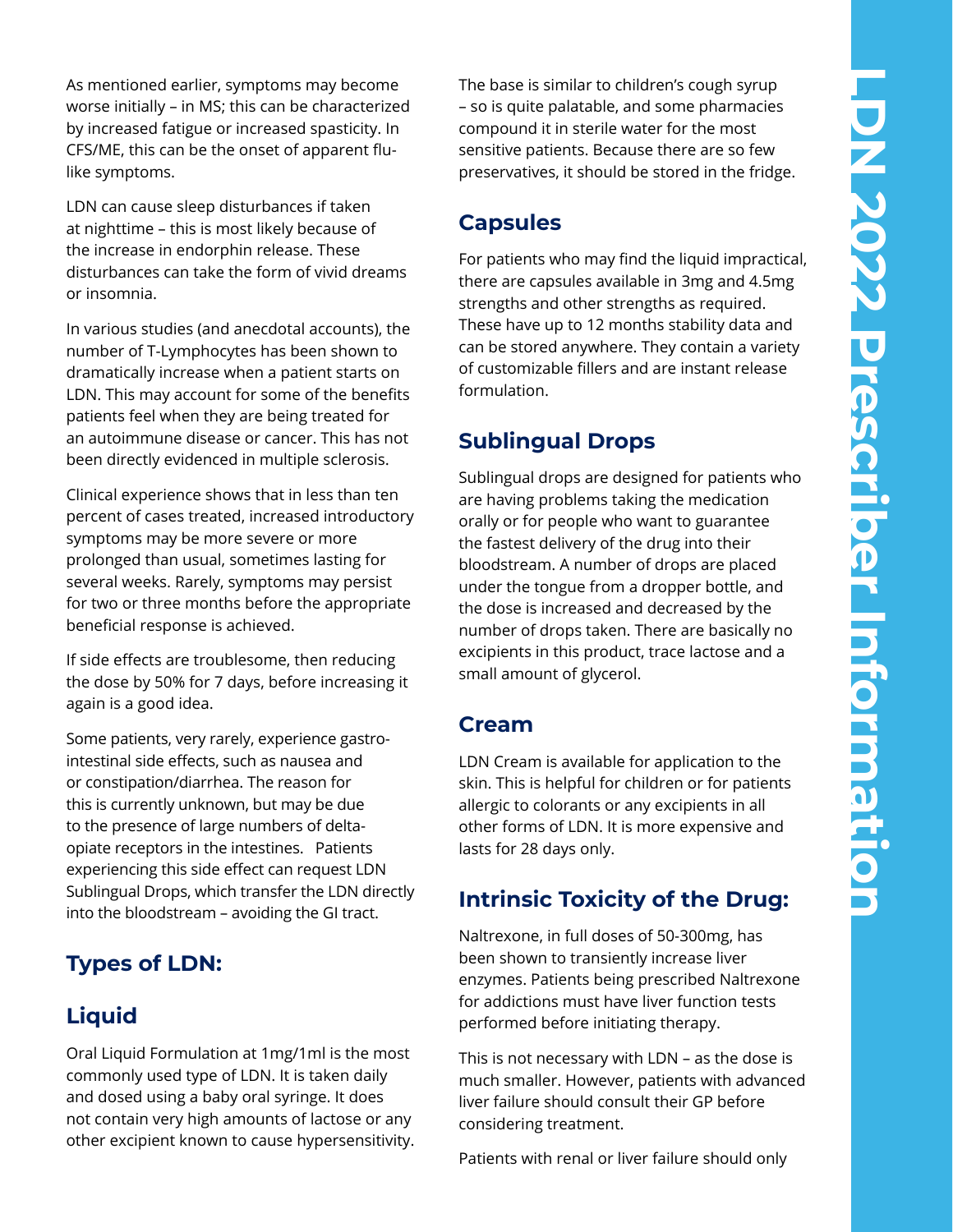own GP or specialist and should be monitored during the treatment initiation period. It is normal for people with poor renal or liver function to experience a transient elevation – but this usually resolves after a few weeks.

#### **Contraindications and Special Precautions:**

LDN is compatible with most other therapies. It does not directly interact with steroids. However, it can negate the effect of opiate-based painkillers. Patients should give their doctor a full drug history before starting therapy.

Patients who are taking multiple medications and/or herbal medicines – especially those with cancer or advanced disease, should take careful advice from a qualified doctor or pharmacist before initiating LDN.

# **Key clinical studies**

start treatment after a consultation with their<br>wind 6 or specialist and should be monitored<br>in during the treatment initiation period. It is<br>normal for people with poor renal or liver<br>function to experience a transient el Low Dose Naltrexone has been the subject of much debate but actually very few clinical trials. Ian Zagon from Penn State University has been studying LDN for over 20 years and conducted many pre-clinical studies investigating LDN in cancer and in the animal model of MS. 3, 4 He has also been involved in two clinical studies into Crohn's disease with his colleague Professor Jill Smith from Penn State. These demonstrated a significant improvement in symptoms and in bowel mucosal appearance with LDN treatment. 5, 6 In the RCT, LDN patients were twice as likely to have a 70-point decline in the Crohn's Disease Activity Index. 78% of the LDN group achieved an endoscopic response compared to 28% with placebo.

> Jarred Younger from Stanford University has studied LDN in Fibromyalgia, firstly in a small pilot study and more recently in a yet to be published randomised controlled trial. The pilot study showed significant improvement in symptoms of pain in these patients. 7

Multiple Sclerosis is one of the areas where LDN has been used the most frequently. There are three published studies, one in primary

progressive MS8 and two on quality of life. 9, 10 The results of two studies were positive, with improved quality of life in one and reduced spasm in the PPMS study. The third showed no significant difference between the treatment and placebo groups but found the treatment to be safe. A review of the available studies into LDN and MS was published in 2009. 11 All studies have confirmed the safety of the drug, and there is enough positive evidence to merit greater investigation.

Disclaimer: The information is designed as a guide, each patient is unique as is their treatment plan.

#### **Which Diseases Are Being Treated With LDN**

This list is not exhaustive and patients are directed to the LDN Research Trust website for more information www.ldnresearchtrust.org/ conditions

Autoimmune Hepatitis Inflammatory Bowel Disease (Crohn's/Ulcerative Colitis) Multiple Sclerosis CFS/ME Lyme Disease Chronic Viral Infections Mast Cell Activation Syndrome (MCAS) Hashimoto's Thyroiditis Grave's Disease Chronic Regional Pain Syndrome Parkinson's Disease Diabetes Type I Vitiligo Scleroderma Psoriasis Anxiety and Depression PCOS Melanoma Nerve Pain (Neuropathic conditions) Glioblastoma Esophageal and Oral Cancers Non-Small Cell Cancer Breast Cancer Multiple Myeloma Lymphoma Ovarian Cancer